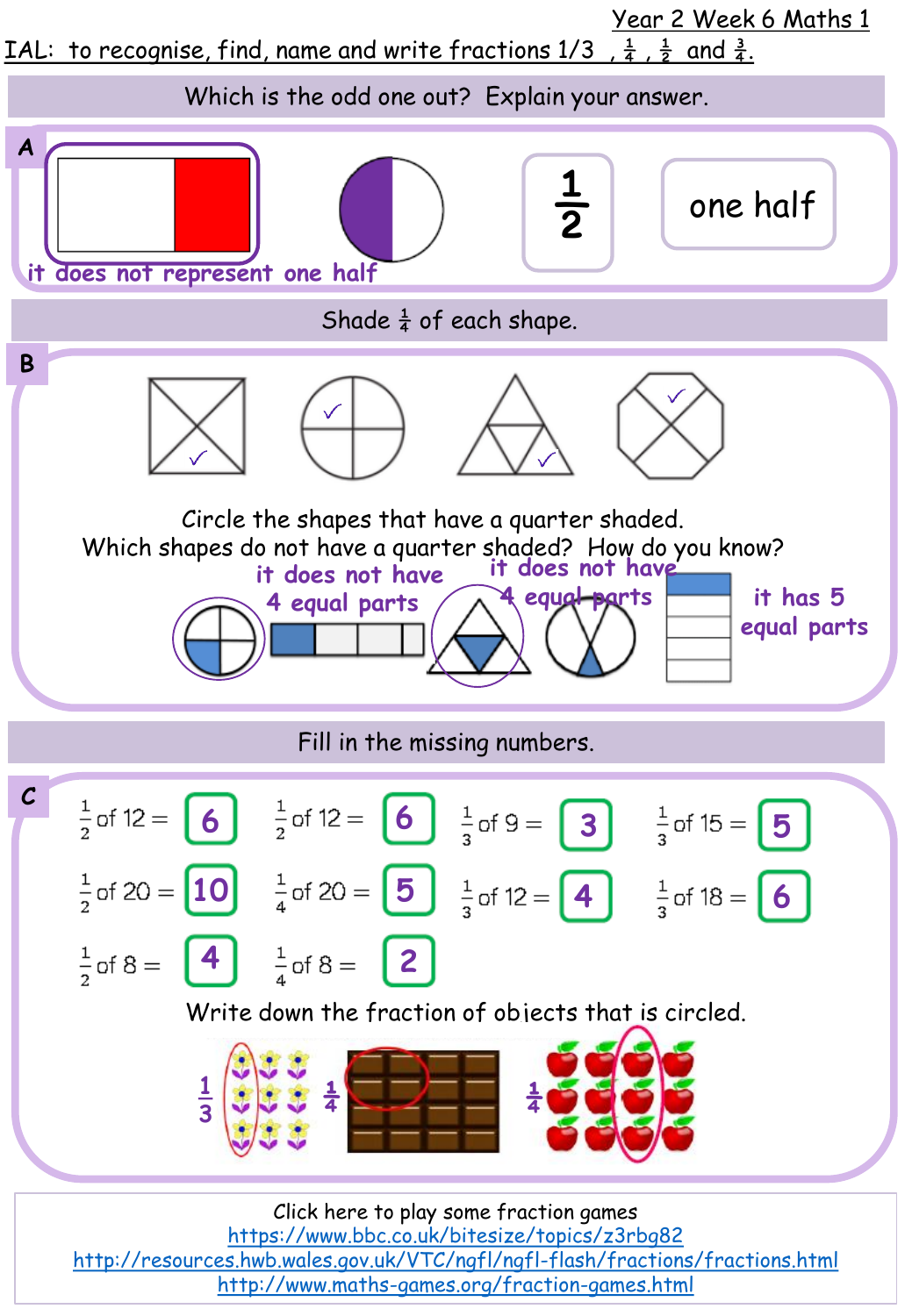Year 2 Week 6 Maths 2

IAL: to recognise, find, name and write fractions  $1/3$ ,  $\frac{1}{4}$ ,  $\frac{1}{2}$  and  $\frac{3}{4}$ .

**A B** Complete the missing information in this grid. Fraction | Bar model | Words ½ **one half 1 3 one third ¼** one quarter Shade  $\frac{3}{4}$  of each shape. Shade in  $\frac{1}{2}$  and two quarters of each shape. What do you notice?



Mrs Smith has a jar of cookies. She gives  $\frac{1}{2}$  of them to Mrs Chappell and  $\frac{2}{4}$ of them to Mrs Payne. Who gets the most cookies? Explain your answer.

**They both have the same amount of cookies because ½**  Cookies **is equal to .**